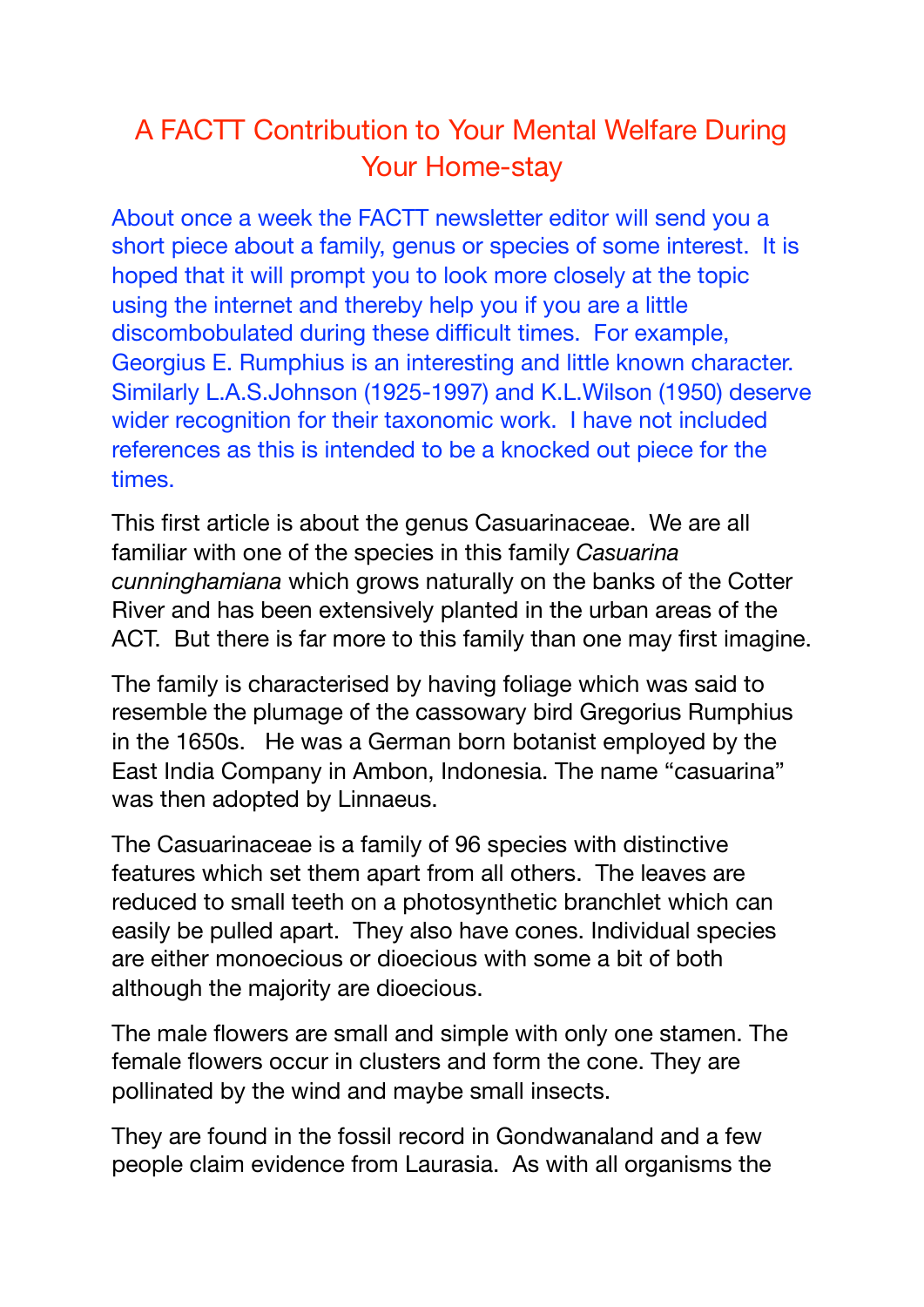geological changes over time have caused changes and adaptions in the species reflecting the changing climate and physical separation resulting from continental drift. The evidence for the fossil distribution was reviewed by Johnson and Wilson in 1989.

Today the family is represented in Australia, the Pacific Islands, and Southeast Asia.

Some species are small bushes such as *Allocasuarina nana* while others are reasonable size trees such as *Casuarina cunninghamiana*. The most important plantation species are in the genus *Casuarina*.

The roots have nitrogen fixing nodules containing the actinomycete *Frankia*. This is a very important feature as it allows the trees to succeed on poor soils. The symbiotic relationship has a dramatic effect on the growth of the tree. Mycorrhizas on the roots are an important and interesting topic which will be covered in one for these notes in the future.

Few of the species have all the characteristics required for large scale planting unlike some of the eucalypts so research into domestication for large scale wood production has been limited. Most-utilised species are harvested for local use with the exception of *C. equisetifolia* and *C. junghuhniana* which are extensively planted in some tropical countries. The use of species for soil stabilisation and small-scale wood production for firewood does not demand the kind of research which has gone into some of the eucalypts and particularly some of the pines for wood production. *C. equisetifolia* is an exception to this. It is widely grown in the tropics for a range of uses and has been a focus of international meetings on casuarinas.

International interest in the family was started in 1980 when Max Day (CSIRO) was asked to propose a project for forestry for Third World countries emphasising trees for firewood, soil protection, and fodder production. His suggestion of casuarinas was taken up and resulted in the work carried out since that time. There have been regular international conferences since 1981 the most recent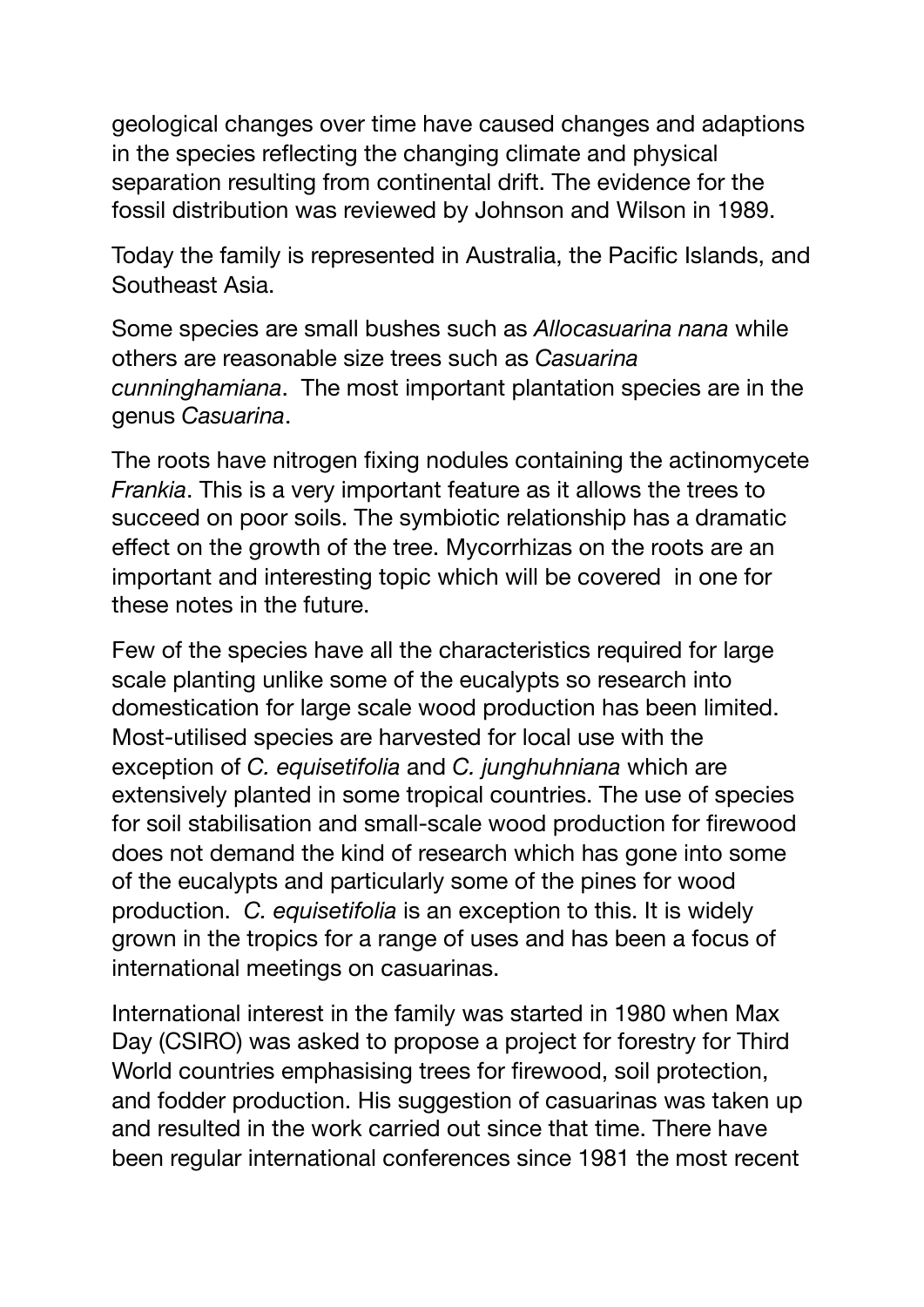in 2019 in Krabi Thailand which focused on *C. equisetifolia* and *C. junghuhiana* and its hybrid. This is because between 70-80% of casuarina plantings in India will be these two species.

In 1982 L.A.S. Johnson and K. L. Wilson working at the Royal Botanic Gardens Sydney split the family into four genera namely.

*Casuarina,* Malay kasuari

**A***llocasuarina*, Allo Gr. other:

*Gymnostoma*, Gymno L. naked and stoma for mouth referring to the exposed stomata on the branchlets;

*Ceuthostoma*, Ceu Gr. keuthos for hidden and stoma referring to the concealed position of the stomata.

The last two most of us would be hard pressed to recognise I expect. Initially this splitting of the Casuarinaceae into four genera was not readily taken up but is now widely accepted.

The *Gymnostoma* is a genus of 18 species ranging from shrubs to trees in tropical regions including Malaysia, Fiji, New Caledonia. *Gymnostoma australianum* occurs in the Daintree region of Australia. Young specimens can be seen in the Rain Forest Gully at the National Botanic Gardens.

*Ceuthostoma* was formerly included in the genus *Gymnostoma,* the two identified species *C. palawanense* and *C. terminale* occur only in Malaysia.

The 59 species of *Allocasuarina* are endemic to Australia. The genus is usually found on soils with low nutrient status. Examples are the desert oak (*A. decaisneana*) in Central Australia and the stringybark she-oak (*A. inophloia*) on the nutrient-poor sandstone ranges of inland Queensland. This tolerance of harsh conditions gives some of the species the potential for planting in other countries for a wide range of purposes.

The *Casuarina* genus of 17 species occurs in Australia, Indonesia, Malaysia and the Pacific Islands, generally on more fertile sites.